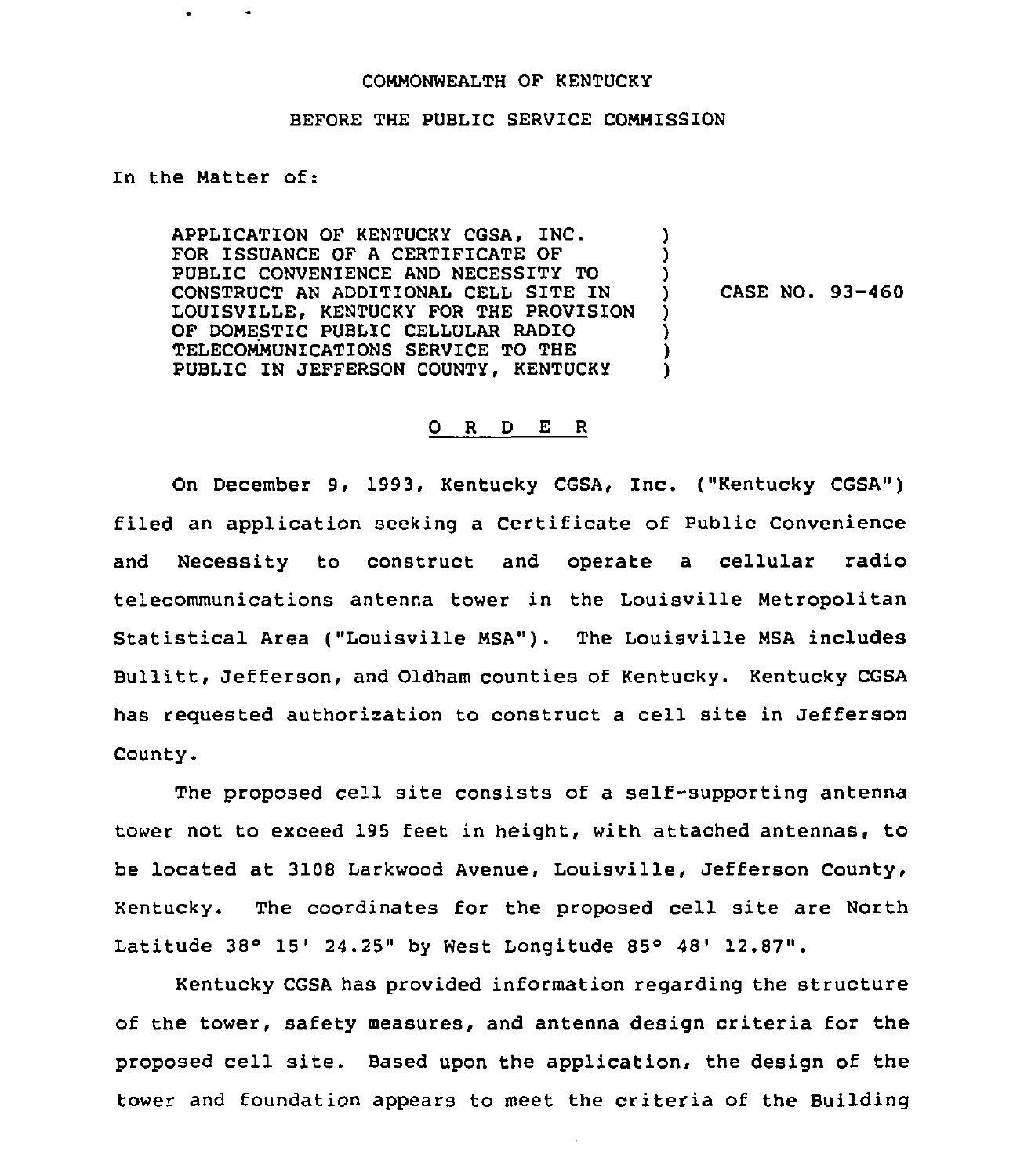Officials and Code Administrators International, Inc. National Building Code, with reference to earthquakes, winds, and tornadoes.

Pursuant to KRS 100.324(1), the proposed cell site's construction is exempt from local zoning ordinances. However, Kentucky CGSA has notified the Louisville/Jefferson County Planning Commission of the proposed construction. Kentucky CGSA has filed applications with the Federal Aviation Administration ("FAA") and the Kentucky Airport Zoning Commission ("KAZC") seeking approval for the construction and operation of the proposed cell site. The FAA has approved the proposed construction and the KAZC has advised that a permit is not required.

Kentucky CGSA has filed notices verifying that each property owner and resident within 500 feet of the proposed cell site has been notified of the pending construction. The notice solicited any comments and informed the property owners and residents of their right to intervene. On January 3, 1994, Reginald Meeks ("Intervenor" ) requested and was subsequently granted intervention in this proceeding. Following discussions with Kentucky CGSA, he withdrew from this proceeding.

Pursuant to KRS 278.280, the Commission is required to determine proper practices to be observed when it finds, upon complaint or on its own motion, that the facilities of any utility subject to its jurisdiction are unreasonable, unsafe, improper, or insufficient. To assist the Commission in its efforts to comply with this mandate, Kentucky CGSA should notify the Commission if it does not use this antenna tower to provide cellular radio

 $-2-$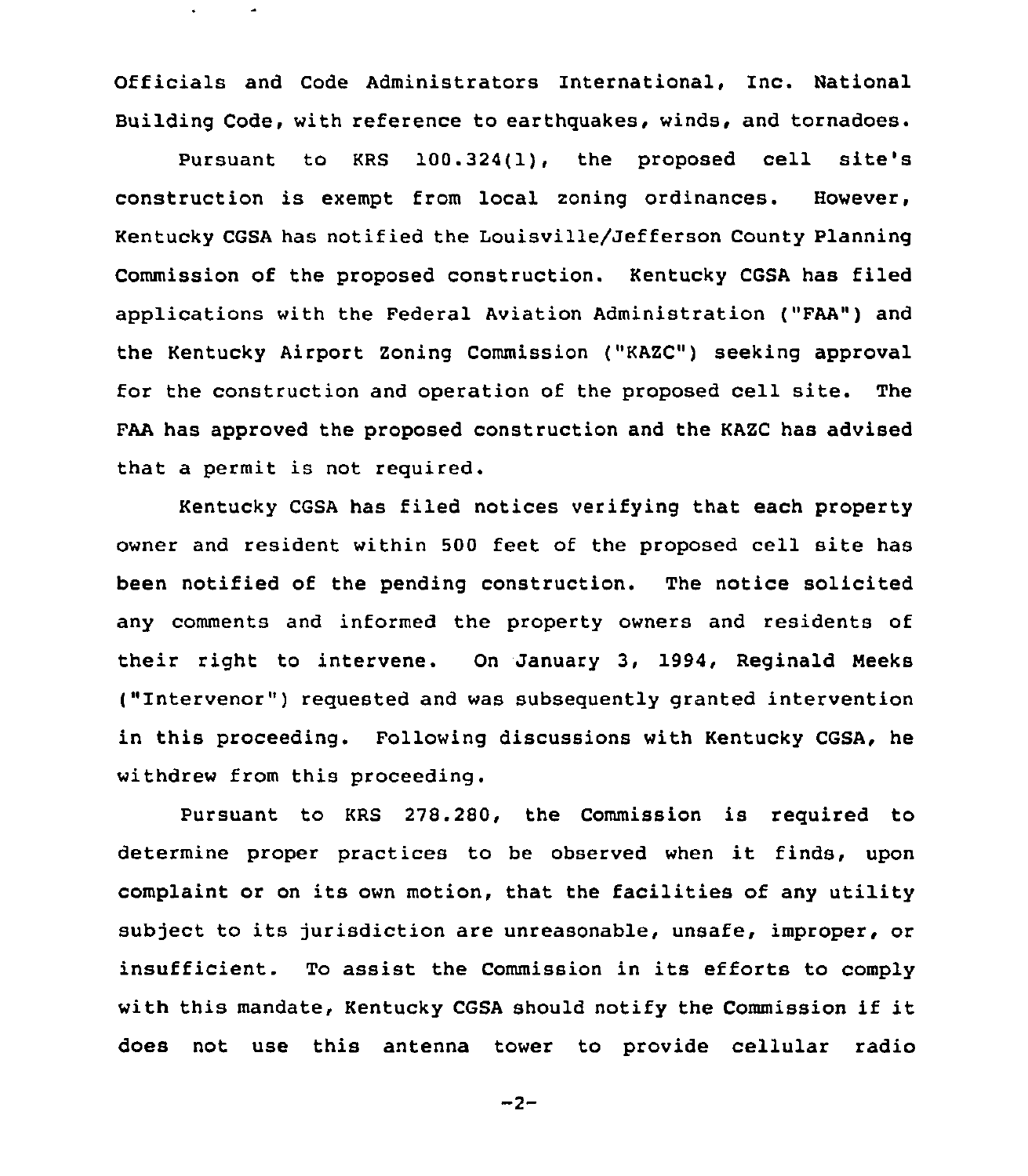telecommunications services in the manner set out in its application and this Order. Upon receipt of such notice, the Commission may, on its own motion, institute proceedings to consider the proper practices, including removal of the unused antenna tower, which should be observed by Kentucky CGSA.

The Commission, having considered the evidence of record and being otherwise sufficiently advised, finds that Kentucky CGSA should be granted a Certificate of Public Convenience and Necessity to construct and operate the proposed cell site in the Louisville NSA under its currently approved tariff.

IT IS THEREFORE ORDERED that:

 $\mathbf{r}$ 

1. Kentucky CGSA be and it hereby is granted <sup>a</sup> Certificate of Public Convenience and Necessity to construct and operate a self-supporting antenna tower not to exceed 195 feet in height, with attached antennas, to be located at 3108 Larkwood Avenue, Louisville, Jefferson County, Kentucky. The coordinates for the proposed cell site are North Latitude 38° 15' 24.25" by West Longitude 85° 48' 12.87".

2. Kentucky CGSA shall immediately notify the Commission in writing, if, after the antenna tower is built and utility service is commenced, the tower is not used for a period of <sup>3</sup> months in the manner authorized by this Order.

-3-